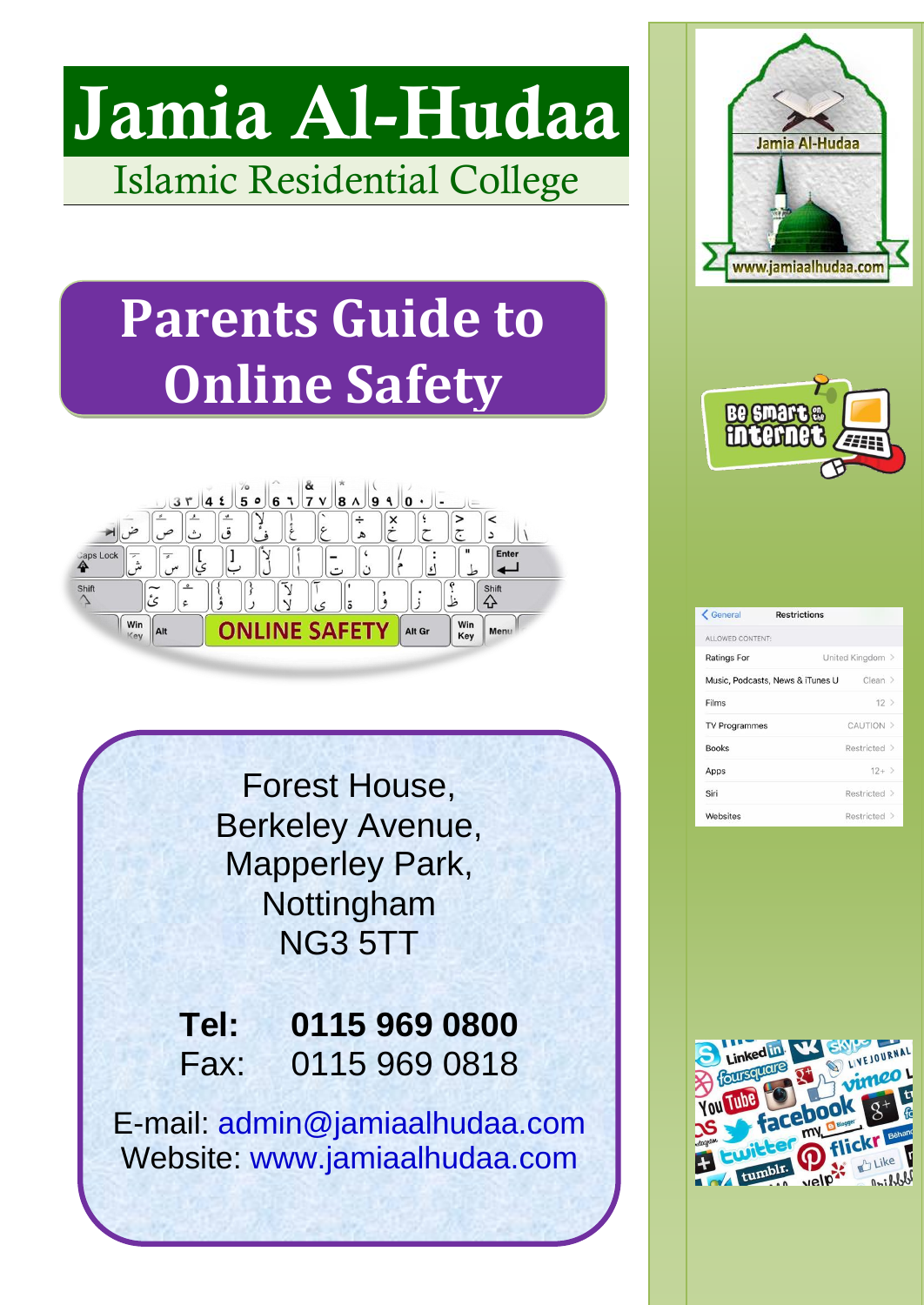## **Online Etiquettes/Rules for your d a u g h t e r**

- **Respect everyone online**
- **Never accept** ' friends ' requests from strangers
- Never post/share inappropriate images of yourself/others Never share images of others without consent
- Never share screenshot conversations Never lie or make hurtful comments online
- Never create fake accounts to cause distress to others Never access sites that your parents would not approve
- Don't overuse the internet, agree suitable times with your parents
- **Always report abuse or inappropriate images to parents**

# **What you can do as a parent/carer**

- **Have an open relationship with your children about online safety and have regular discussions on safe** and responsible use
- **Delay allow your daughter to use social networking if she is mature enough (most social networking** sites expect that you are age 13 or over)
- Schedule timings in settings, so that you daughter cannot access the internet at night
- Set restrictions on their devices so they can only access content that is ok
- **Check internet history regularly.** If you have more than one device use the same Apple ID on the devices to check and monitor. This means that the history on their device will also be on yours. so you can check it without asking for their device
- **Set limits and boundaries with your daughter. Reinforce the Online Etiquettes regularly**
- Report serious incidents to Child Exploitation & Online Protection centre or ring 999 for immediate help
- **Ask** the school for help if needed

### **Reporting tools - When should I report to CEOP?**

#### What is CEOP?

- CEOP (Child Exploitation and Online Protection Centre) works with child protection partners across the UK and overseas to identify the main threats to children and coordinates activity against these threats to bring offenders to account.
- If your child has experienced sexual or offensive chat that has made them feel uncomfortable or someone is trying to meet up with them, you can report this directly to CEOP.
- This may have happened in a chat room, message board, instant messenger or on a social networking site. It could be on a mobile phone, games console or computer . It could be messages, images or conversations over webcam . The important thing is that if an adult is making sexual advances to your child on the internet you should report it to CEOP.
- Remember if you need immediate help call 999  $\rightarrow$  Make a CEOP report [https://ceop.police.uk/CEOP-](https://ceop.police.uk/CEOP-Reporting/)[Reporting/](https://ceop.police.uk/CEOP-Reporting/)

#### **Using Parental Controls**

#### **What do parental controls do?**

These controls are designed to help parents and carers manage their child's online activities. There are various types, some of which are free but others which can be bought. However, nothing is totally fool proof so they don't replace the need for adults to support and advise children using the internet.

For detailed guidance on all the different types of control, you can use this [online tool from](http://www.internetmatters.org/controls/interactive-guide/)  [Internet Matters](http://www.internetmatters.org/controls/interactive-guide/) . This gives you the chance to set up a personalised list of the controls used in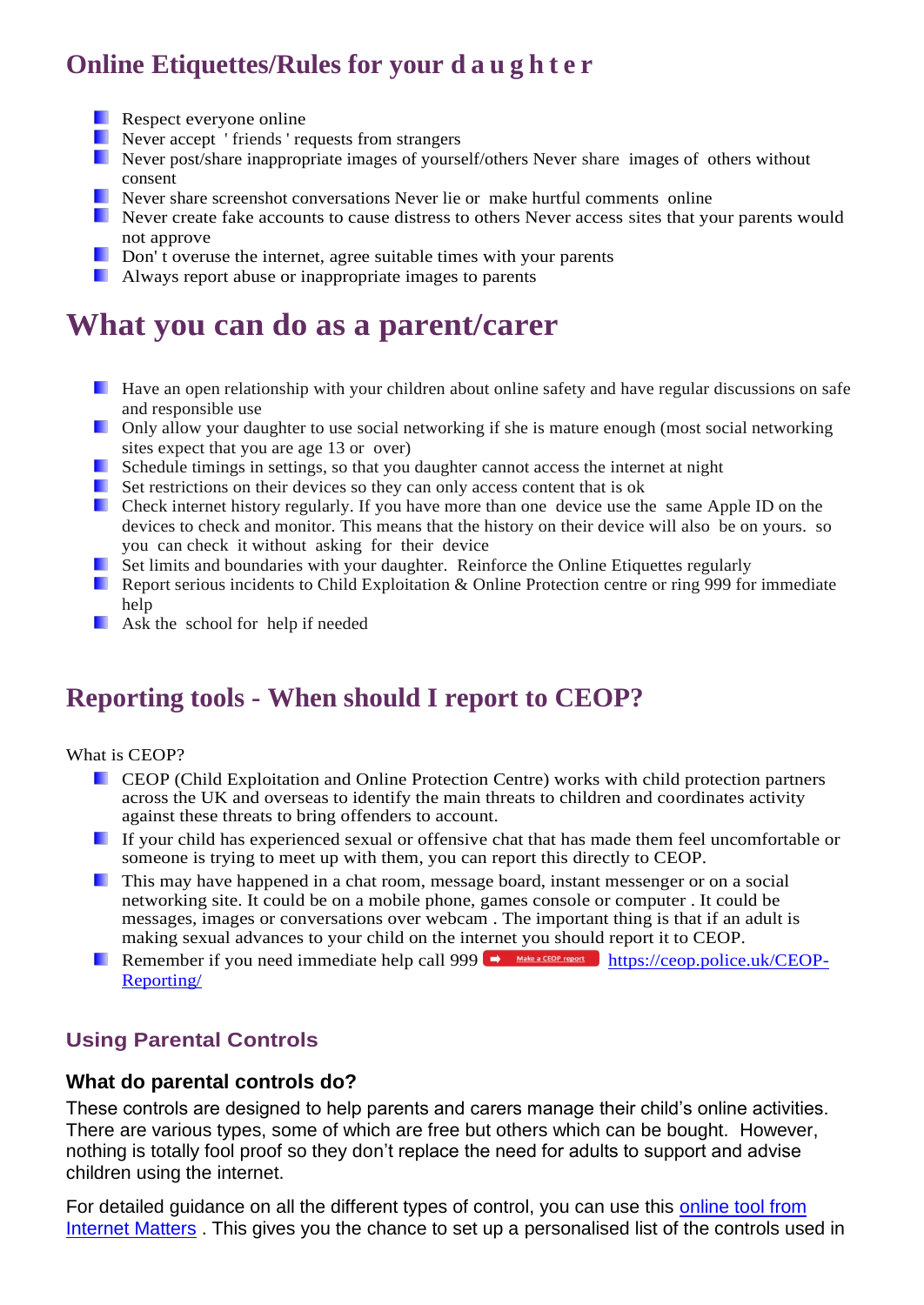your home on all your different devices. There is also advice on how to use all the various controls, with videos and step-by-step instructions.

#### **What can controls be used for?**

Controls can either be for a device like a games console, or for a network such as your home broadband.

The way to access device controls can vary according to the manufacturer. They can offer varying types of protection, from filtering out adult content from search results to preventing your child from buying things when playing games. You can generally find instructions on how to set these controls up on the manufacturer's website or use the Internet Matters app for help. These settings will apply whether the device is being used in your home or outside – but it's easy for them to be switched off, so talk to your child about trust and responsibility, making sure they understand the importance of why you have put the settings in place.

Most games consoles come with settings, which can be put in place for either the device itself or the games platform. It's easy to forget that games consoles allow players to connect to the internet and talk to people all over the world so setting controls on devices and the platform itself (such as X Box) is important.

Broadband and network filters generally come free with your service. These can be used to prevent material coming into your home. For example, you could restrict anything with a horror or sexual content being accessible via your home broadband. Instructions for accessing these filters can be found on the service providers' websites – look at the bottom of the page to find the "help" or "security" page.

#### **Online controls**

Search engines such as Google, Yahoo and Bing allow users to filter out certain types of search results. This means you can reduce the risk of your child seeing adult content like pornography, or set limits on the time they spend online. Look for the cogwheel "settings" symbol where you will find the options for each provider. You can also encourage your child to use safer search facilities, such as SafeSearch Kids from Google.

#### **Social media and other websites**

As with search engines, social media and sites like YouTube have privacy and security settings. These can prevent your child from being contacted by strangers or from seeing inappropriate material. It is important to remember that content filters cannot prevent other people from sending offensive or inappropriate messages or comments to your child's account, so controlling who can contact your child is a key step.

#### **Buying controls**

It is also possible to buy filter programmes. These can be either solely for filtering purposes, but some virus protection software also offer filtering options.

### **What next?**

Controls are not a single solution to staying safe online; talking to your children and encouraging responsible behaviour is critical. However, controls are a vital first step to helping to protect your child online, and here seven simple things you can do to use them effectively:

- **1.** Set up home broadband parental controls and make use of controls on your home broadband.
- **2.** Set controls on your search engine; encourage your child to always use child-friendly search engines, and activate and lock the safe search settings on the browsers and platforms they use.